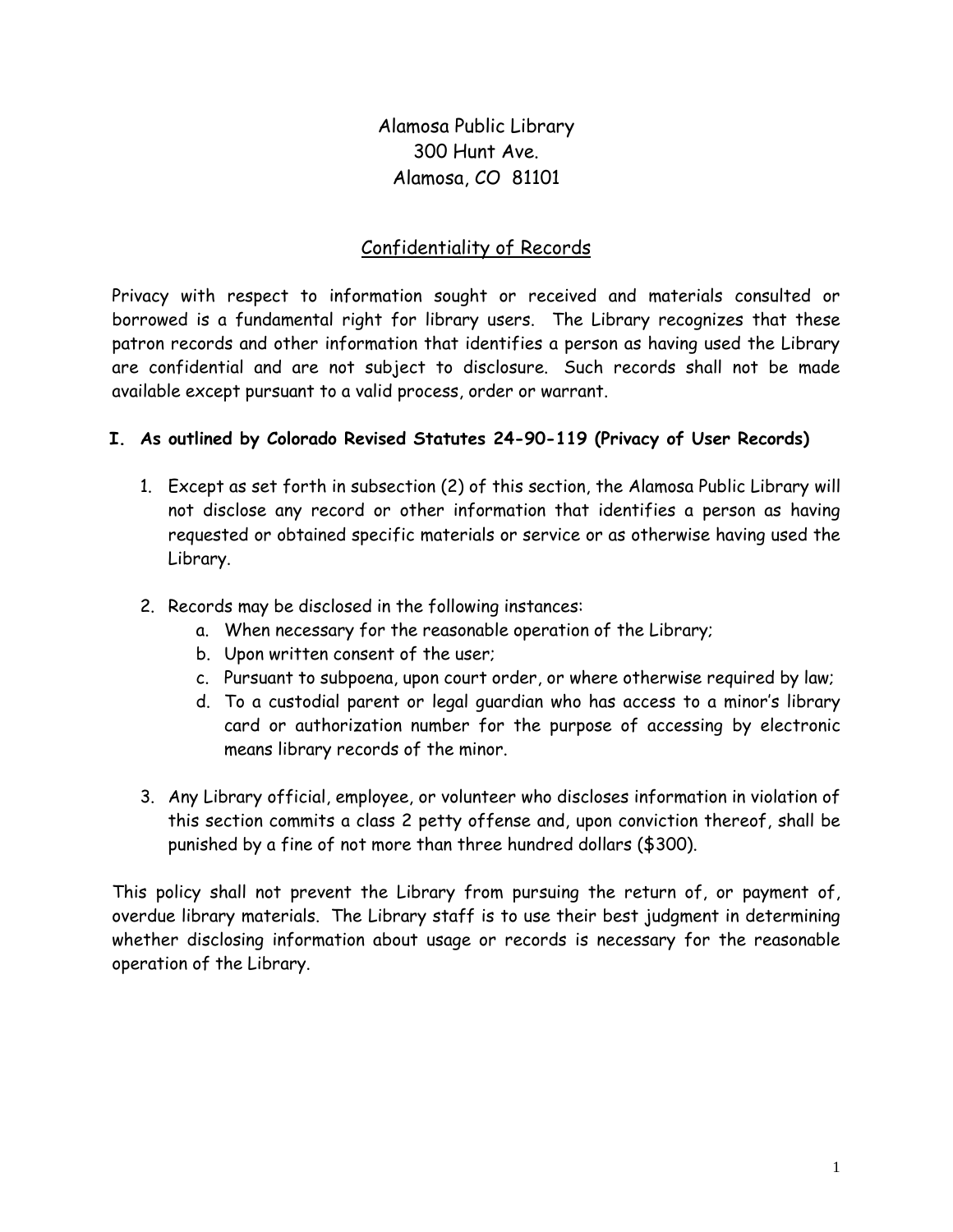### **II. Inquiries from Law Enforcement Officials**

#### **During a visit:**

- 1. All Library staff should understand that it is lawful to refer the agent or officer to an administrator in charge of the Library, and that they do not need to respond immediately to any request.
- 2. If anyone approaches a staff member alleging to be a law enforcement official requesting information, DO NOT DISCLOSE ANY INFORMATION.
- 3. Ask for identification and then immediately refer the agent or officer to the Library Director or Head Librarian. Photocopy identification or take business card.

### **Inquiry from Law Enforcement Officer or Agent without a Court Order:**

Without a court order, the agent or officer does not have the authority to compel cooperation with an investigation.

- Direct the law enforcement officer or agent to the Director or Head Librarian.
- The Director/Head Librarian will explain the library's confidentiality policy and the state's confidentiality law.

### **Law Enforcement Officer or Agent Presents a Subpoena:**

- Direct the law enforcement officer or agent to the Director or Head Librarian.
- The Director/Head Librarian will ask the City Attorney to examine the subpoena for any legal defect, including the manner in which it was served on the library, the breadth of the request, its form, or an insufficient showing of good cause made to a court.
- If approved by the City Attorney, Library staff will follow the subpoena strictly so that only information that is specifically requested is provided.

### **Law Enforcement Officer or Agent Presents a Search Warrant:**

- Direct the law enforcement officer or agent to the Director or Head Librarian.
- The search warrant is "executable immediately" which means the agent or officer may begin a search of library records as soon as the Director or Head Librarian is served with the court's order.
- The Director or Head Librarian will ask to have the City Attorney present before the search begins to examine the search warrant and to assure that the search conforms to the terms of the search warrant.
- The law enforcement officer does not have to agree to the presence of the City Attorney.
- Library staff will cooperate with the search to ensure that only records identified in the warrant are produced and that no other users' records are viewed.